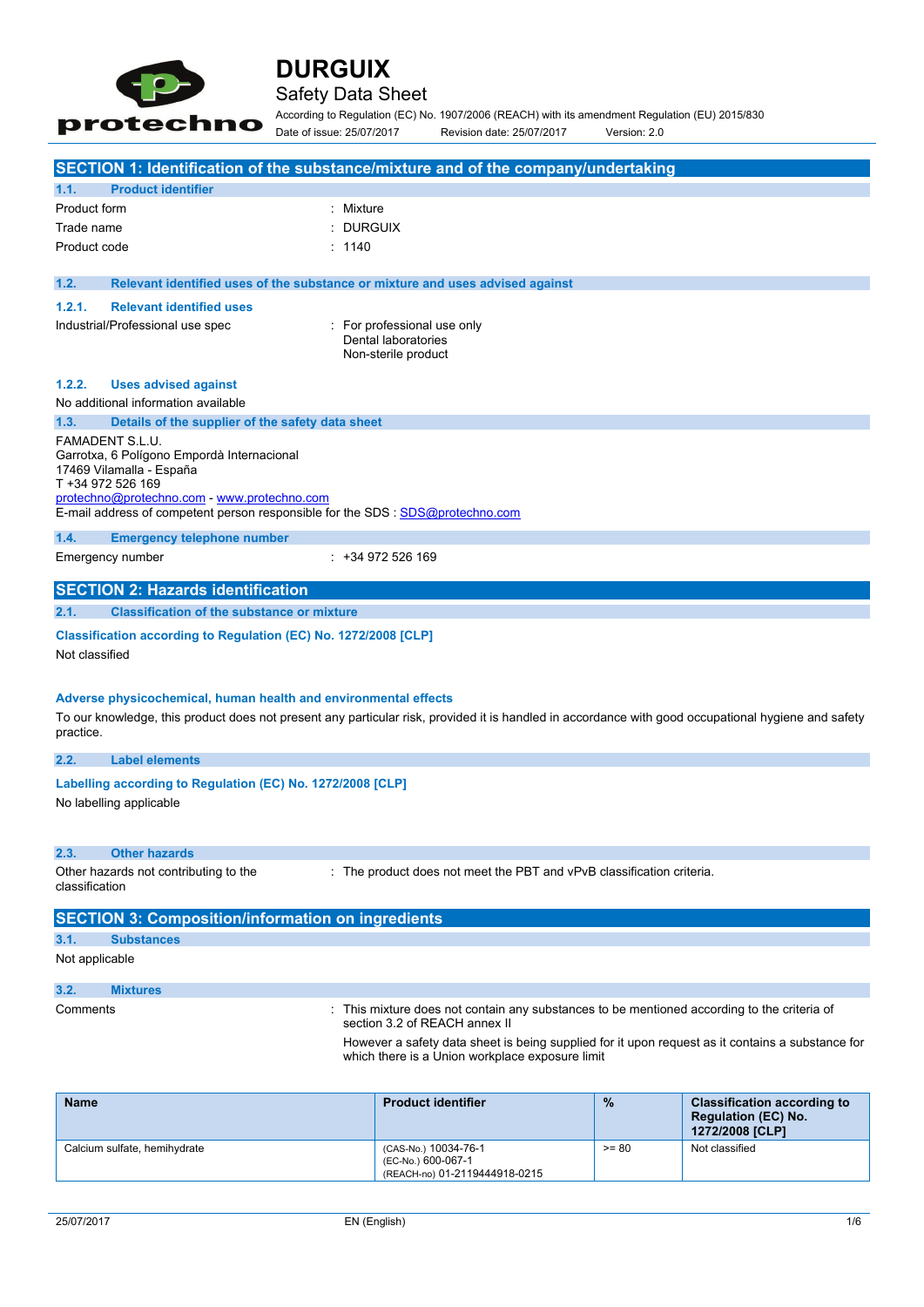## Safety Data Sheet

According to Regulation (EC) No. 1907/2006 (REACH) with its amendment Regulation (EU) 2015/830

| <b>SECTION 4: First aid measures</b>                                                                 |                                                                                                                                                              |
|------------------------------------------------------------------------------------------------------|--------------------------------------------------------------------------------------------------------------------------------------------------------------|
| 4.1.<br><b>Description of first aid measures</b>                                                     |                                                                                                                                                              |
| First-aid measures after inhalation                                                                  | : Remove person to fresh air and keep comfortable for breathing.                                                                                             |
| First-aid measures after skin contact                                                                | Wash skin with plenty of water.                                                                                                                              |
| First-aid measures after eye contact                                                                 | Rinse cautiously with water for several minutes. If eye irritation persists: Get medical<br>advice/attention.                                                |
| First-aid measures after ingestion                                                                   | Rinse mouth out with water. If you feel unwell, seek medical advice.                                                                                         |
| 4.2.<br>Most important symptoms and effects, both acute and delayed                                  |                                                                                                                                                              |
| No additional information available                                                                  |                                                                                                                                                              |
| 4.3.                                                                                                 | Indication of any immediate medical attention and special treatment needed                                                                                   |
| Treat symptomatically.                                                                               |                                                                                                                                                              |
| <b>SECTION 5: Firefighting measures</b>                                                              |                                                                                                                                                              |
| 5.1.<br><b>Extinguishing media</b>                                                                   |                                                                                                                                                              |
| Suitable extinguishing media                                                                         | : Water spray. Dry powder. Foam.                                                                                                                             |
| 5.2.                                                                                                 |                                                                                                                                                              |
| Special hazards arising from the substance or mixture<br>Hazardous decomposition products in case of | : Toxic fumes may be released.                                                                                                                               |
| fire                                                                                                 |                                                                                                                                                              |
| 5.3.<br><b>Advice for firefighters</b>                                                               |                                                                                                                                                              |
| Protection during firefighting                                                                       | Do not attempt to take action without suitable protective equipment. Self-contained breathing                                                                |
|                                                                                                      | apparatus. Complete protective clothing.                                                                                                                     |
| <b>SECTION 6: Accidental release measures</b>                                                        |                                                                                                                                                              |
|                                                                                                      |                                                                                                                                                              |
| 6.1.<br>Personal precautions, protective equipment and emergency procedures<br>General measures      | : Avoid dust formation.                                                                                                                                      |
|                                                                                                      |                                                                                                                                                              |
| 6.1.1.<br>For non-emergency personnel                                                                |                                                                                                                                                              |
| No additional information available                                                                  |                                                                                                                                                              |
| 6.1.2.<br>For emergency responders                                                                   |                                                                                                                                                              |
| Protective equipment                                                                                 | Do not attempt to take action without suitable protective equipment. For further information<br>refer to section 8: "Exposure controls/personal protection". |
| 6.2.<br><b>Environmental precautions</b>                                                             |                                                                                                                                                              |
| Avoid release to the environment.                                                                    |                                                                                                                                                              |
| 6.3.<br>Methods and material for containment and cleaning up                                         |                                                                                                                                                              |
| Methods for cleaning up                                                                              | Mechanically recover the product.                                                                                                                            |
| Other information                                                                                    | Dispose of materials or solid residues at an authorized site.                                                                                                |
| 6.4.<br><b>Reference to other sections</b>                                                           |                                                                                                                                                              |
| For further information refer to section 13.                                                         |                                                                                                                                                              |
|                                                                                                      |                                                                                                                                                              |
| <b>SECTION 7: Handling and storage</b>                                                               |                                                                                                                                                              |
| <b>Precautions for safe handling</b><br>7.1.                                                         |                                                                                                                                                              |
| Precautions for safe handling                                                                        | : Ensure good ventilation of the work station. Avoid dust formation. Use only by appropriate<br>trained persons.                                             |
| Hygiene measures                                                                                     | Do not eat, drink or smoke when using this product. Always wash hands after handling the<br>product.                                                         |
| 7.2.<br>Conditions for safe storage, including any incompatibilities                                 |                                                                                                                                                              |
| Storage conditions                                                                                   | : Store in a dry place. Keep cool. Only store product in original container. Keep container closed<br>when not in use. Protect from moisture.                |
| 7.3.<br><b>Specific end use(s)</b>                                                                   |                                                                                                                                                              |
| No additional information available                                                                  |                                                                                                                                                              |
| <b>SECTION 8: Exposure controls/personal protection</b>                                              |                                                                                                                                                              |
| 8.1.<br><b>Control parameters</b>                                                                    |                                                                                                                                                              |
|                                                                                                      |                                                                                                                                                              |

No additional information available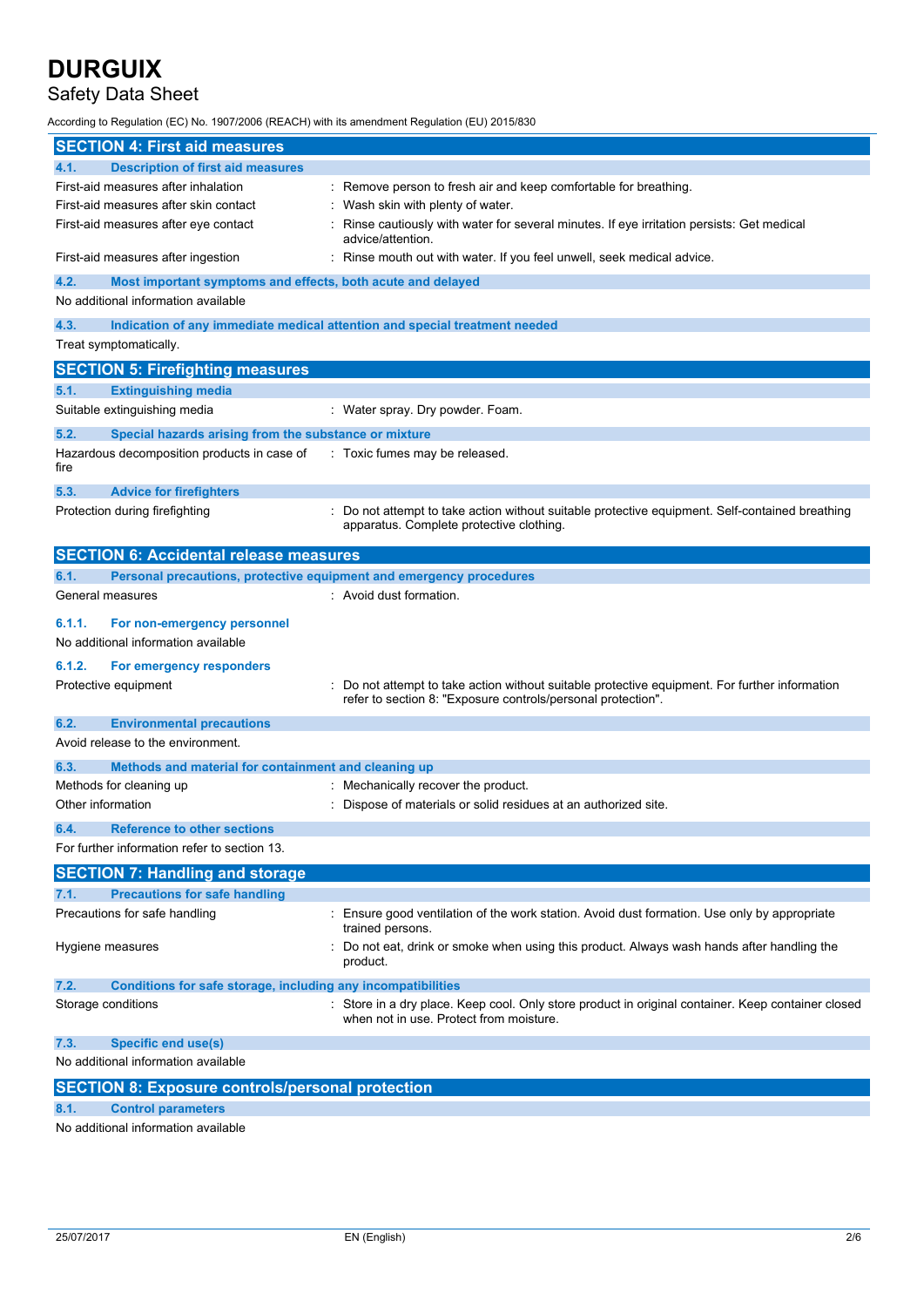## Safety Data Sheet

According to Regulation (EC) No. 1907/2006 (REACH) with its amendment Regulation (EU) 2015/830

### **8.2. Exposure controls**

### **Appropriate engineering controls:**

Common hygienic measures in a dental laboratory. Ensure good ventilation of the work station. Do not breathe dust.

### **Hand protection:**

Protective gloves

### **Eye protection:**

Where excessive dust may result, wear goggles

### **Skin and body protection:**

Wear suitable protective clothing

### **Respiratory protection:**

In case of insufficient ventilation, wear suitable respiratory equipment. Wear appropriate mask



### **Environmental exposure controls:**

Avoid release to the environment.

| <b>SECTION 9: Physical and chemical properties</b>            |                                 |  |  |  |
|---------------------------------------------------------------|---------------------------------|--|--|--|
| Information on basic physical and chemical properties<br>9.1. |                                 |  |  |  |
| Physical state                                                | Solid                           |  |  |  |
| Appearance                                                    | dust.                           |  |  |  |
| Colour                                                        | (Dependent on composition).     |  |  |  |
| Odour                                                         | odourless.                      |  |  |  |
| Odour threshold                                               | No data available               |  |  |  |
| рH                                                            | 6 - 7 Aqueous solution          |  |  |  |
| Relative evaporation rate (butylacetate=1)                    | No data available               |  |  |  |
| Melting point                                                 | 1450 °C                         |  |  |  |
| Freezing point                                                | Not applicable                  |  |  |  |
| Boiling point                                                 | No data available               |  |  |  |
| Flash point                                                   | Not applicable                  |  |  |  |
| Auto-ignition temperature                                     | Not applicable                  |  |  |  |
| Decomposition temperature                                     | $>$ 1000 °C                     |  |  |  |
| Flammability (solid, gas)                                     | Non flammable.                  |  |  |  |
| Vapour pressure                                               | No data available               |  |  |  |
| Relative vapour density at 20 °C                              | No data available               |  |  |  |
| Relative density                                              | Not applicable                  |  |  |  |
| Density                                                       | $2,5$ kg/l                      |  |  |  |
| Solubility                                                    | Water: 2 g/l at 20 $^{\circ}$ C |  |  |  |
| Log Pow                                                       | No data available               |  |  |  |
| Viscosity, kinematic                                          | Not applicable                  |  |  |  |
| Viscosity, dynamic                                            | No data available               |  |  |  |
| <b>Explosive properties</b>                                   | No data available               |  |  |  |
| Oxidising properties                                          | No data available               |  |  |  |
| <b>Explosive limits</b>                                       | Not applicable                  |  |  |  |
| 9.2.<br><b>Other information</b>                              |                                 |  |  |  |

#### No additional information available

### **SECTION 10: Stability and reactivity**

### **10.1. Reactivity**

The product is non-reactive under normal conditions of use, storage and transport.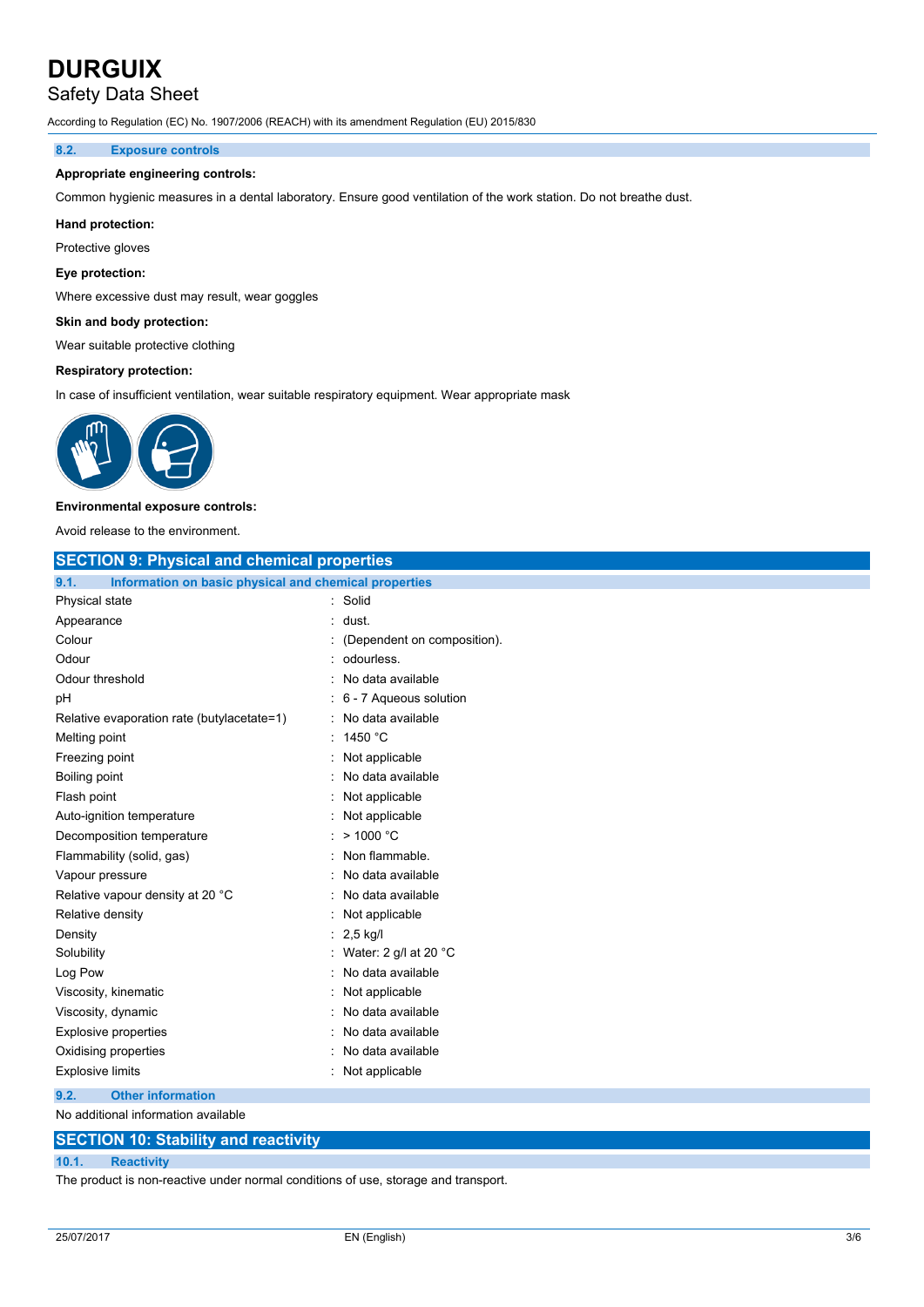# Safety Data Sheet

According to Regulation (EC) No. 1907/2006 (REACH) with its amendment Regulation (EU) 2015/830

| 10.2. | <b>Chemical stability</b>                                               |
|-------|-------------------------------------------------------------------------|
|       | Stable under normal conditions.                                         |
| 10.3. | <b>Possibility of hazardous reactions</b>                               |
|       | No dangerous reactions known under normal conditions of use.            |
| 10.4. | <b>Conditions to avoid</b>                                              |
|       | None under recommended storage and handling conditions (see section 7). |
| 10.5. | Incompatible materials                                                  |
|       | No additional information available                                     |
| 10.6. | <b>Hazardous decomposition products</b>                                 |

Under normal conditions of storage and use, hazardous decomposition products should not be produced.

| <b>SECTION 11: Toxicological information</b>           |                                                                     |
|--------------------------------------------------------|---------------------------------------------------------------------|
| Information on toxicological effects<br>11.1.          |                                                                     |
| Acute toxicity (oral)                                  | : Not classified                                                    |
| Acute toxicity (dermal)                                | Not classified                                                      |
| Acute toxicity (inhalation)                            | Not classified                                                      |
| Skin corrosion/irritation                              | : Not classified                                                    |
|                                                        | pH: 6 - 7 Aqueous solution                                          |
| Serious eye damage/irritation                          | : Not classified                                                    |
|                                                        | pH: 6 - 7 Aqueous solution                                          |
| Respiratory or skin sensitisation                      | Not classified                                                      |
| Germ cell mutagenicity                                 | Not classified<br>٠                                                 |
| Carcinogenicity                                        | Not classified                                                      |
| Reproductive toxicity                                  | Not classified                                                      |
| STOT-single exposure                                   | Not classified                                                      |
| STOT-repeated exposure                                 | : Not classified                                                    |
| Aspiration hazard                                      | Not classified                                                      |
| Potential adverse human health effects and<br>symptoms | : Based on available data, the classification criteria are not met. |
| <b>SECTION 12: Ecological information</b>              |                                                                     |

| 12.1.<br><b>Toxicity</b>                      |                                                                                                                            |
|-----------------------------------------------|----------------------------------------------------------------------------------------------------------------------------|
| Ecology - general                             | : The product is not considered harmful to aquatic organisms nor to cause long-term adverse<br>effects in the environment. |
| Acute aguatic toxicity                        | : Not classified                                                                                                           |
| Chronic aquatic toxicity                      | : Not classified                                                                                                           |
|                                               |                                                                                                                            |
| 12.2.<br><b>Persistence and degradability</b> |                                                                                                                            |
| No additional information available           |                                                                                                                            |
| 12.3.<br><b>Bioaccumulative potential</b>     |                                                                                                                            |
| No additional information available           |                                                                                                                            |
| 12.4.<br><b>Mobility in soil</b>              |                                                                                                                            |
| No additional information available           |                                                                                                                            |
| 12.5.                                         | <b>Results of PBT and vPvB assessment</b>                                                                                  |
| No additional information available           |                                                                                                                            |
| 12.6.<br><b>Other adverse effects</b>         |                                                                                                                            |
| No additional information available           |                                                                                                                            |
| <b>SECTION 13: Disposal considerations</b>    |                                                                                                                            |
| 13.1.<br><b>Waste treatment methods</b>       |                                                                                                                            |
| Waste treatment methods                       | : Dispose of contents/container in accordance with licensed collector's sorting instructions.                              |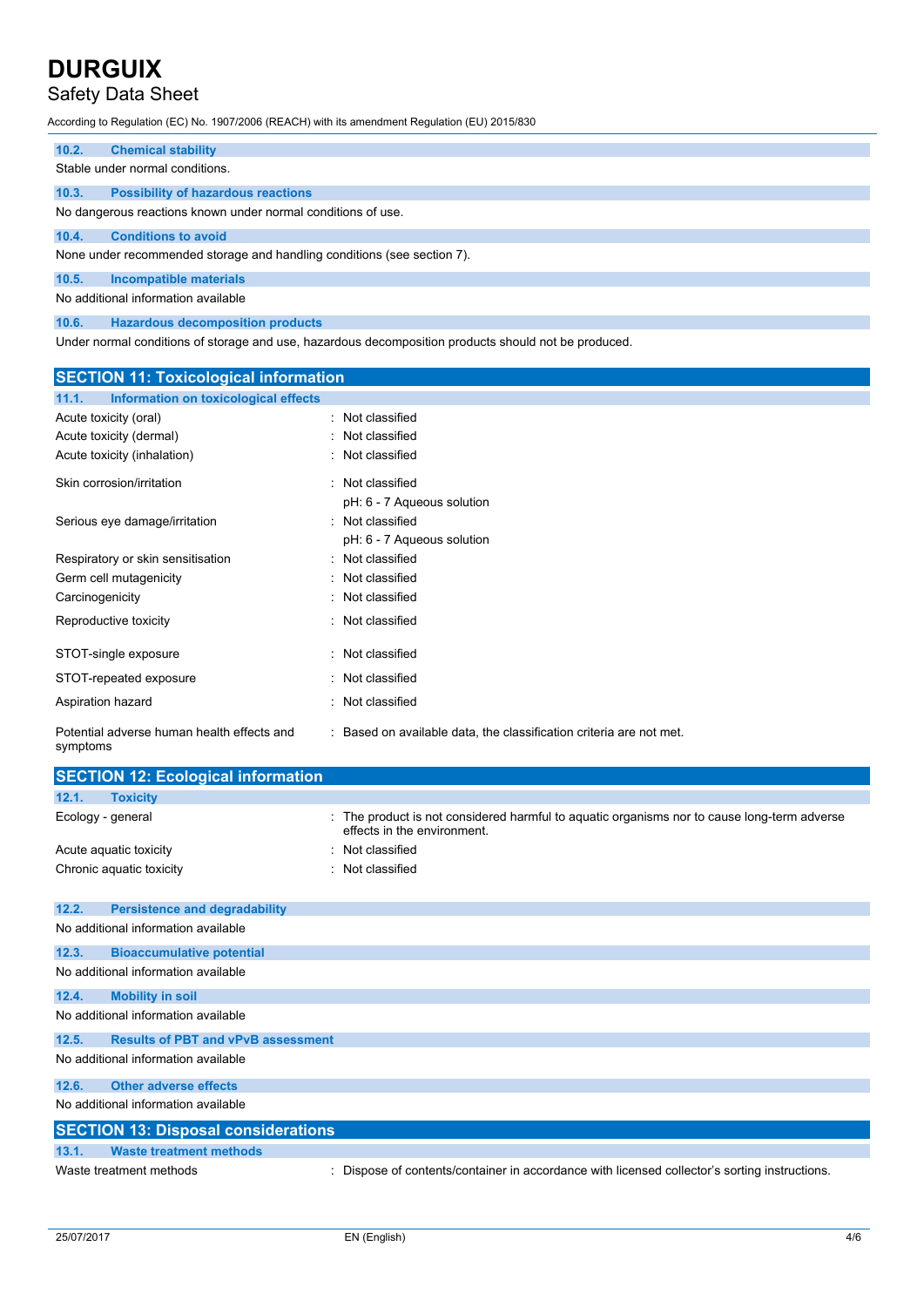## Safety Data Sheet

According to Regulation (EC) No. 1907/2006 (REACH) with its amendment Regulation (EU) 2015/830

| <b>SECTION 14: Transport information</b>   |                                                  |               |               |  |
|--------------------------------------------|--------------------------------------------------|---------------|---------------|--|
|                                            | In accordance with ADR / RID / IMDG / IATA / ADN |               |               |  |
| <b>ADR</b>                                 | <b>IMDG</b>                                      | <b>IATA</b>   | <b>RID</b>    |  |
| 14.1.<br><b>UN number</b>                  |                                                  |               |               |  |
| Not regulated                              | Not regulated                                    | Not regulated | Not regulated |  |
| 14.2.<br><b>UN proper shipping name</b>    |                                                  |               |               |  |
| Not regulated                              | Not regulated                                    | Not regulated | Not regulated |  |
| <b>Transport hazard class(es)</b><br>14.3. |                                                  |               |               |  |
| Not regulated                              | Not regulated                                    | Not regulated | Not regulated |  |
| 14.4.<br><b>Packing group</b>              |                                                  |               |               |  |
| Not regulated                              | Not regulated                                    | Not regulated | Not regulated |  |
| <b>Environmental hazards</b><br>14.5.      |                                                  |               |               |  |
| Not regulated                              | Not regulated                                    | Not regulated | Not regulated |  |
| No supplementary information available     |                                                  |               |               |  |

### **14.6. Special precautions for user**

#### **- Overland transport**

Not regulated

## **- Transport by sea**

Not regulated

### **- Air transport**

Not regulated

### **- Rail transport**

Not regulated

**14.7. Transport in bulk according to Annex II of Marpol and the IBC Code**

### Not applicable

### **SECTION 15: Regulatory information**

**15.1. Safety, health and environmental regulations/legislation specific for the substance or mixture**

### **15.1.1. EU-Regulations**

Contains no REACH substances with Annex XVII restrictions Contains no substance on the REACH candidate list Contains no REACH Annex XIV substances

#### **15.1.2. National regulations**

No additional information available

#### **15.2. Chemical safety assessment**

No chemical safety assessment has been carried out

### **SECTION 16: Other information**

Indication of changes:

According to Regulation (EC) No. 1907/2006 (REACH) with its amendment Regulation (EU) 2015/830. Abbreviations and acronyms:

| ADDIEVIATIONS AND ACTOMOTIS. |             |  |  |
|------------------------------|-------------|--|--|
|                              | Spain - BEI |  |  |

|             | <b>ODAILE DEL</b>                                                                   |
|-------------|-------------------------------------------------------------------------------------|
| <b>ADR</b>  | European Agreement concerning the International Carriage of Dangerous Goods by Road |
| ATE         | <b>Acute Toxicity Estimate</b>                                                      |
| <b>BCF</b>  | Bioconcentration factor                                                             |
| <b>CLP</b>  | Classification Labelling Packaging Regulation; Regulation (EC) No 1272/2008         |
| <b>DMEL</b> | Derived Minimal Effect level                                                        |
| <b>DNEL</b> | Derived-No Effect Level                                                             |
| <b>DPD</b>  | Dangerous Preparations Directive 1999/45/EC                                         |
| <b>EC50</b> | Median effective concentration                                                      |
| <b>DSD</b>  | Dangerous Substances Directive 67/548/EEC                                           |
| <b>SDS</b>  | Safety Data Sheet                                                                   |
|             |                                                                                     |